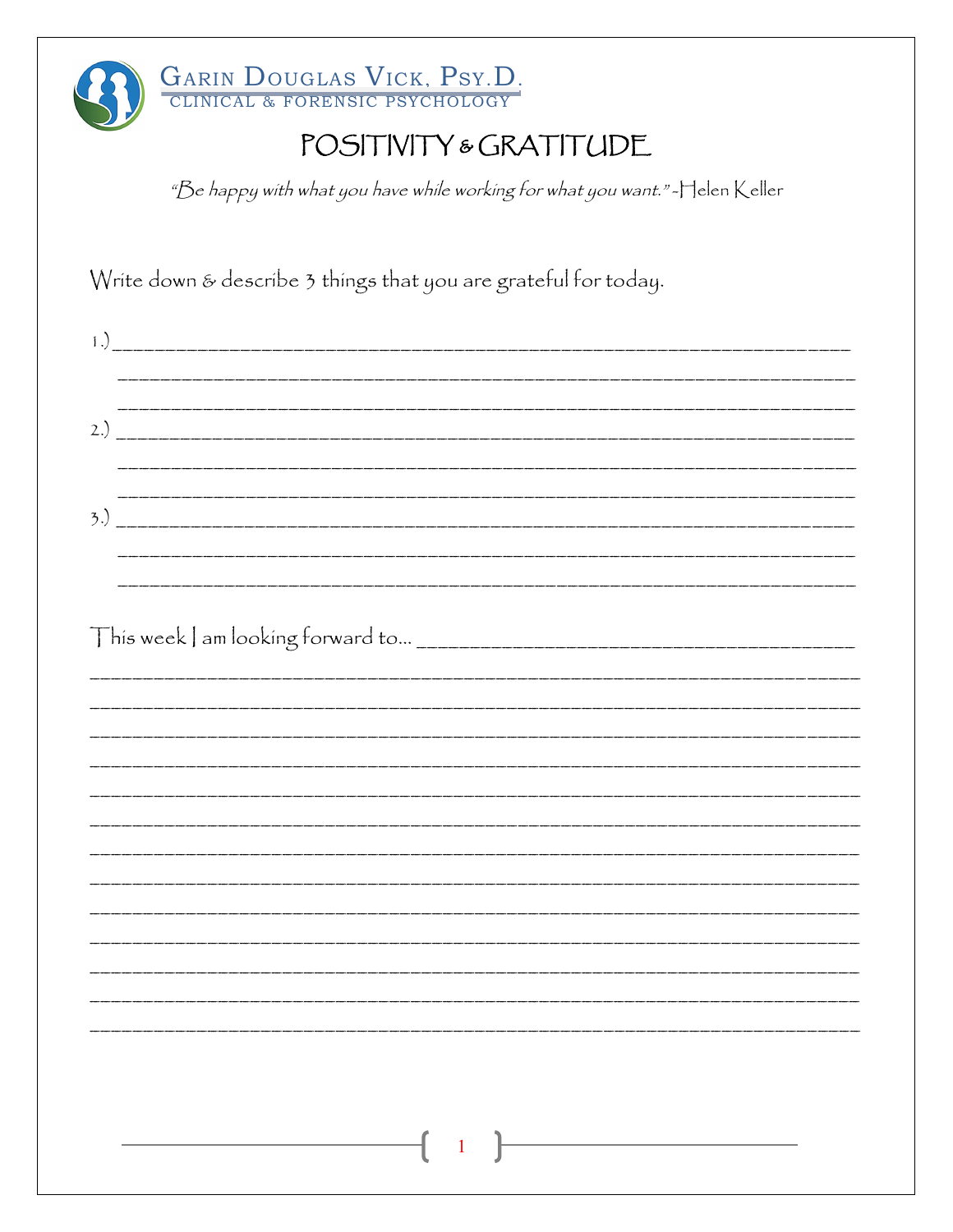| GARIN DOUGLAS VICK, PSY.D.                                                        |
|-----------------------------------------------------------------------------------|
| POSITIVITY & GRATITUDE                                                            |
| "/f you want to find happiness, find gratitude"-Steve Maraboli                    |
|                                                                                   |
| How is your life more positive today than it was a year ago? ____________________ |
|                                                                                   |
|                                                                                   |
|                                                                                   |
|                                                                                   |
|                                                                                   |
|                                                                                   |
|                                                                                   |
|                                                                                   |
|                                                                                   |
|                                                                                   |
|                                                                                   |
|                                                                                   |
|                                                                                   |
|                                                                                   |
|                                                                                   |
|                                                                                   |
|                                                                                   |
|                                                                                   |
|                                                                                   |
|                                                                                   |
|                                                                                   |
|                                                                                   |
|                                                                                   |
|                                                                                   |
| $\overline{2}$                                                                    |
|                                                                                   |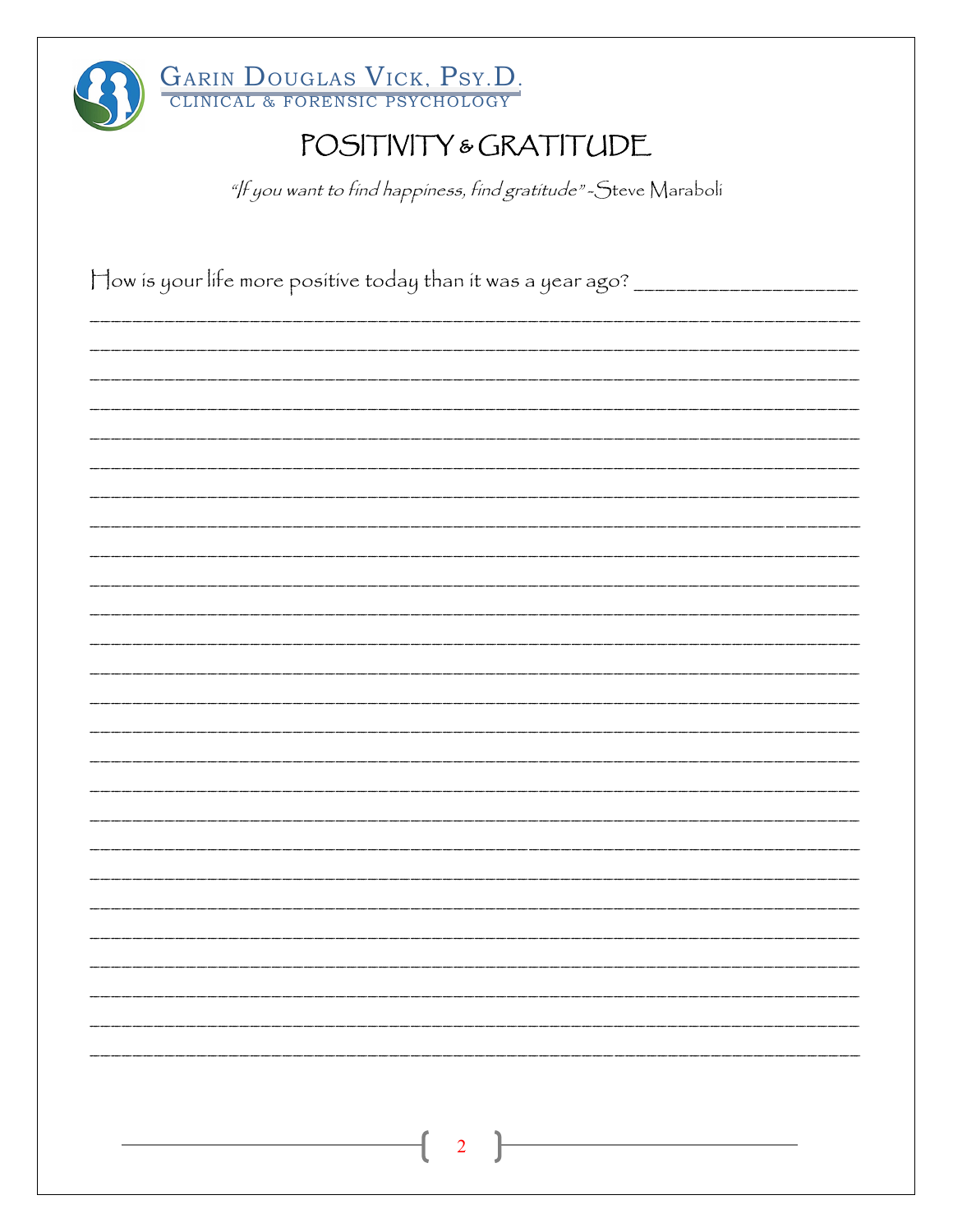

## POSITIVITY & GRATITUDE

"Gratitude helps us see what is there instead of what isn't" - Annette Bridges

| When was the last time you laughed and what did you laugh at ________________ |  |
|-------------------------------------------------------------------------------|--|
|                                                                               |  |
|                                                                               |  |
|                                                                               |  |
|                                                                               |  |
|                                                                               |  |
|                                                                               |  |
| $\overline{\mathbf{3}}$                                                       |  |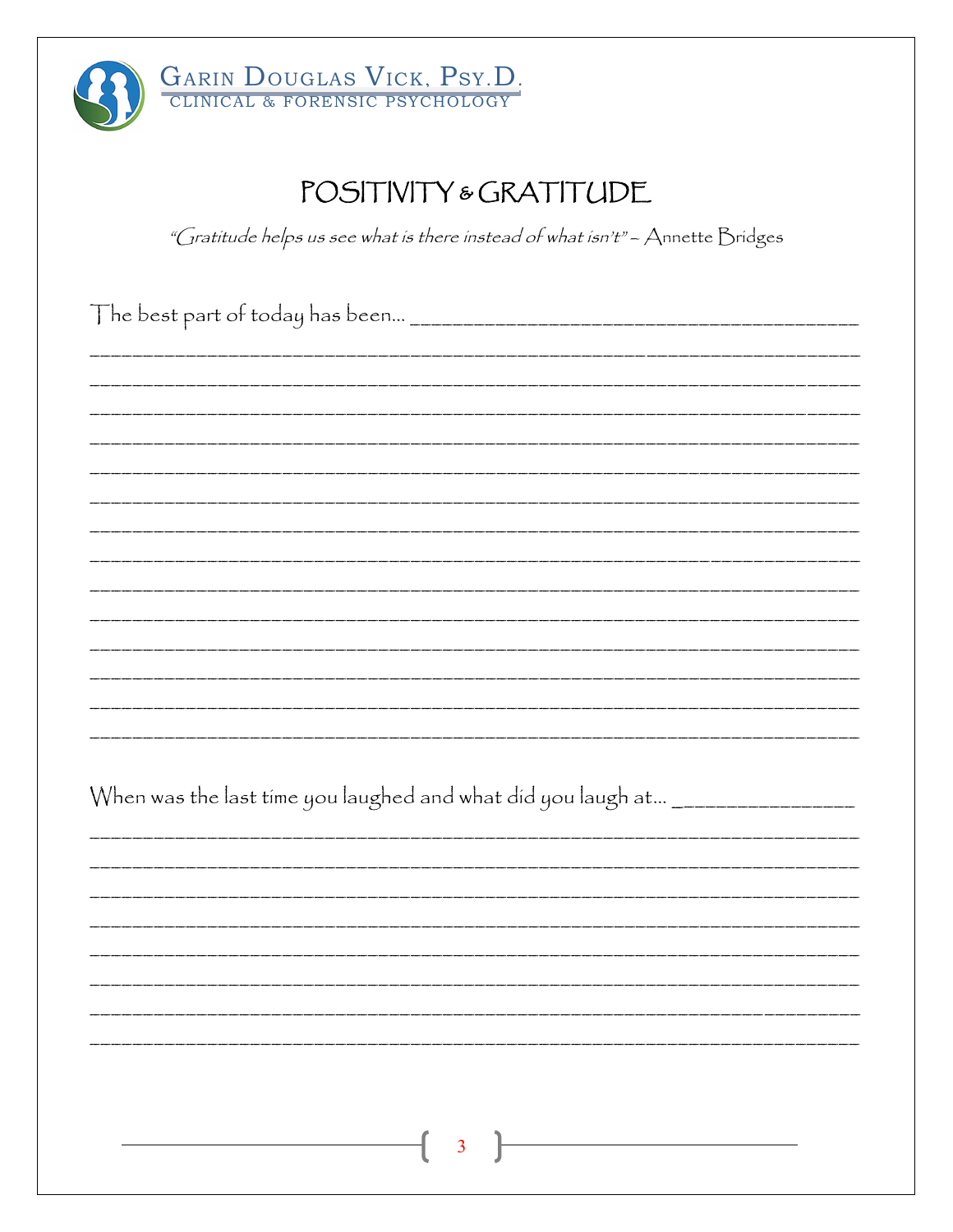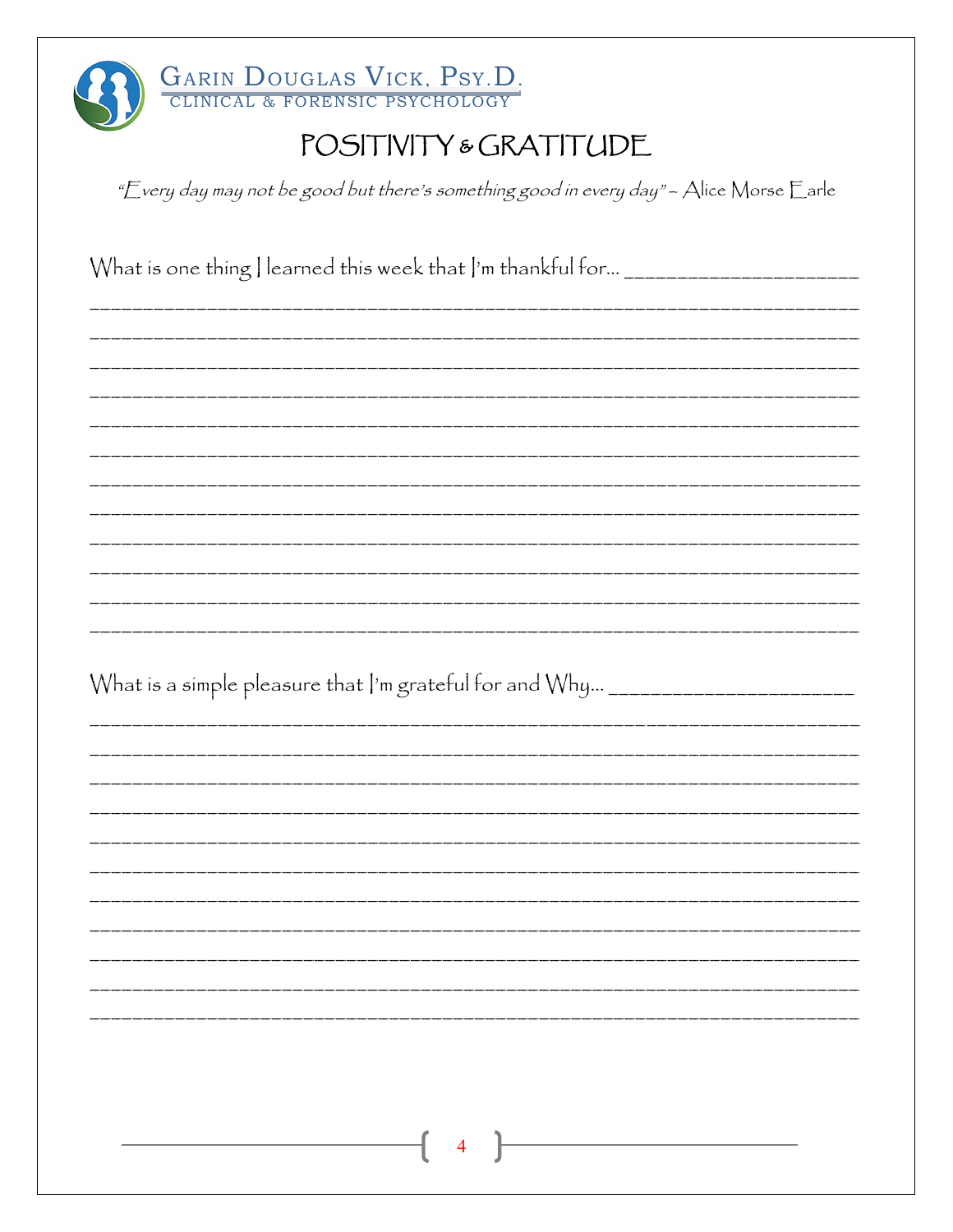

# GARIN DOUGLAS VICK, PSY.D.<br>CLINICAL & FORENSIC PSYCHOLOGY

## POSITIVITY & GRATITUDE

"When we focus on our gratitude, the tide of disappointment goes out and the tide of love rushes in."-Kristin Armstrong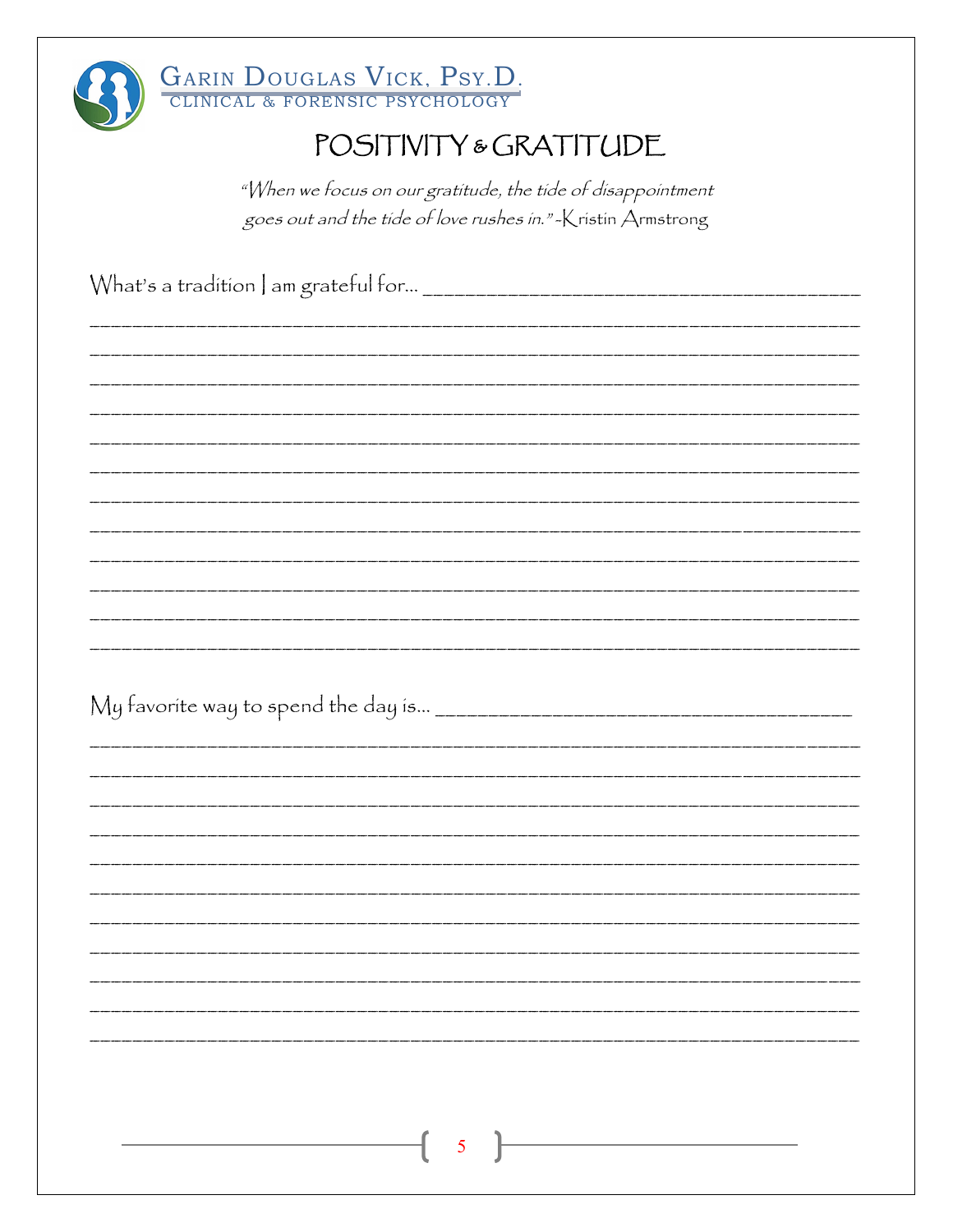

## POSITIVITY & GRATITUDE

"Piglet noticed that even though he had a very small heart, it could hold a rather large amount of gratitude." - A.A. Milne

Make a list of 10 things that make you smile.

| $1^{\circ}$ |  |
|-------------|--|

| What is a mistake that  've made as a co-parent, which ultimately led to a positive |  |  |  |  |  |
|-------------------------------------------------------------------------------------|--|--|--|--|--|
| experience                                                                          |  |  |  |  |  |

| $\begin{array}{ccc} \begin{array}{ccc} \hline \end{array} & \begin{array}{ccc} \hline \end{array} & \begin{array}{ccc} \hline \end{array} & \begin{array}{ccc} \hline \end{array} & \begin{array}{ccc} \hline \end{array} & \begin{array}{ccc} \hline \end{array} & \begin{array}{ccc} \hline \end{array} & \begin{array}{ccc} \hline \end{array} & \begin{array}{ccc} \hline \end{array} & \begin{array}{ccc} \hline \end{array} & \begin{array}{ccc} \hline \end{array} & \begin{array}{ccc} \hline \end{array} & \begin{array}{ccc} \hline \end{array} & \begin{array}{$ |  |
|-----------------------------------------------------------------------------------------------------------------------------------------------------------------------------------------------------------------------------------------------------------------------------------------------------------------------------------------------------------------------------------------------------------------------------------------------------------------------------------------------------------------------------------------------------------------------------|--|
|                                                                                                                                                                                                                                                                                                                                                                                                                                                                                                                                                                             |  |
|                                                                                                                                                                                                                                                                                                                                                                                                                                                                                                                                                                             |  |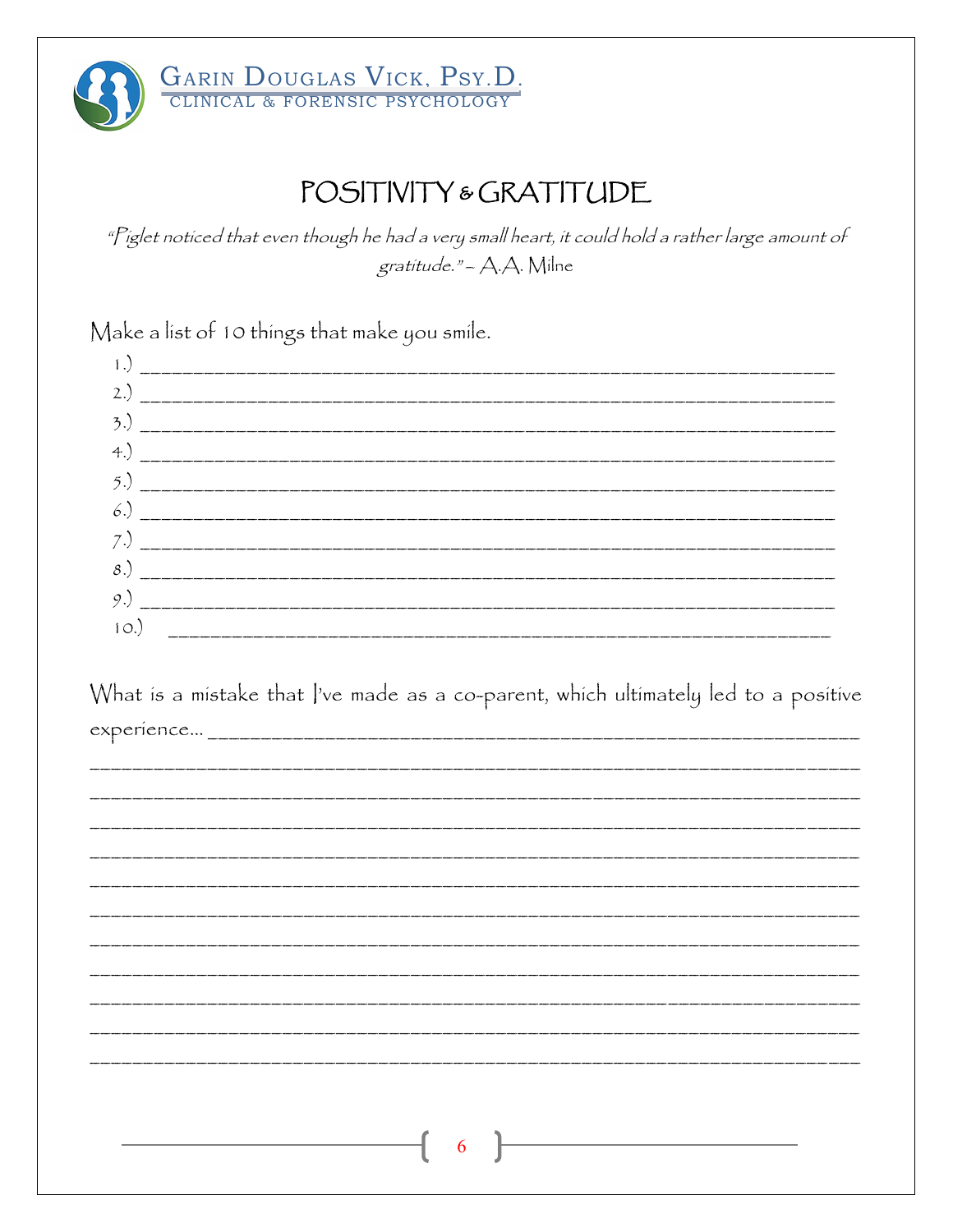| GARIN DOUGLAS VICK, PSY.D.                                                    |
|-------------------------------------------------------------------------------|
| POSITIVITY & GRATITUDE                                                        |
| <i>"Cultivate the habit of being grateful."</i> -Ralph Waldo Emerson          |
| What is the biggest lesson   learned in childhood ___________________________ |
|                                                                               |
|                                                                               |
|                                                                               |
|                                                                               |
|                                                                               |
|                                                                               |
|                                                                               |
|                                                                               |
|                                                                               |
| Consider the past week, what brought me happiness? How could   tell   was     |
|                                                                               |
|                                                                               |
|                                                                               |
|                                                                               |
|                                                                               |
|                                                                               |
|                                                                               |
|                                                                               |
|                                                                               |
|                                                                               |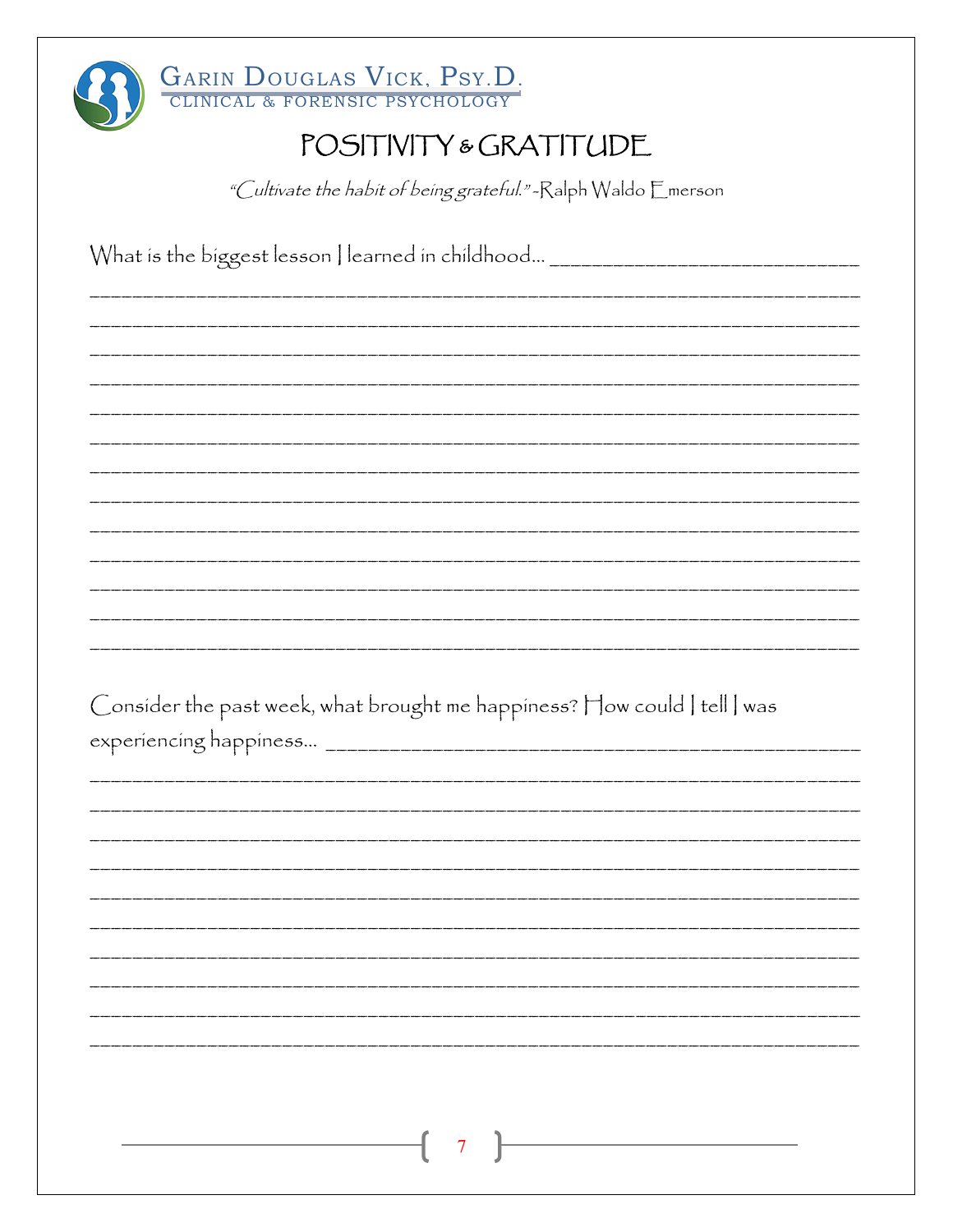| GARIN DOUGLAS VICK, PSY.D.                                                                                       |
|------------------------------------------------------------------------------------------------------------------|
| POSITIVITY & GRATITUDE                                                                                           |
| "Gratitude makes sense of our past, brings peace for today, & creates a vision for tomorrow."-<br>Melody Beattie |
| What are some ways   can be more positive in my daily life __________________                                    |
|                                                                                                                  |
|                                                                                                                  |
|                                                                                                                  |
|                                                                                                                  |
|                                                                                                                  |
|                                                                                                                  |
|                                                                                                                  |
|                                                                                                                  |
|                                                                                                                  |
|                                                                                                                  |
|                                                                                                                  |
|                                                                                                                  |
|                                                                                                                  |
|                                                                                                                  |
|                                                                                                                  |
|                                                                                                                  |
|                                                                                                                  |
|                                                                                                                  |
| $8\overline{8}$                                                                                                  |
|                                                                                                                  |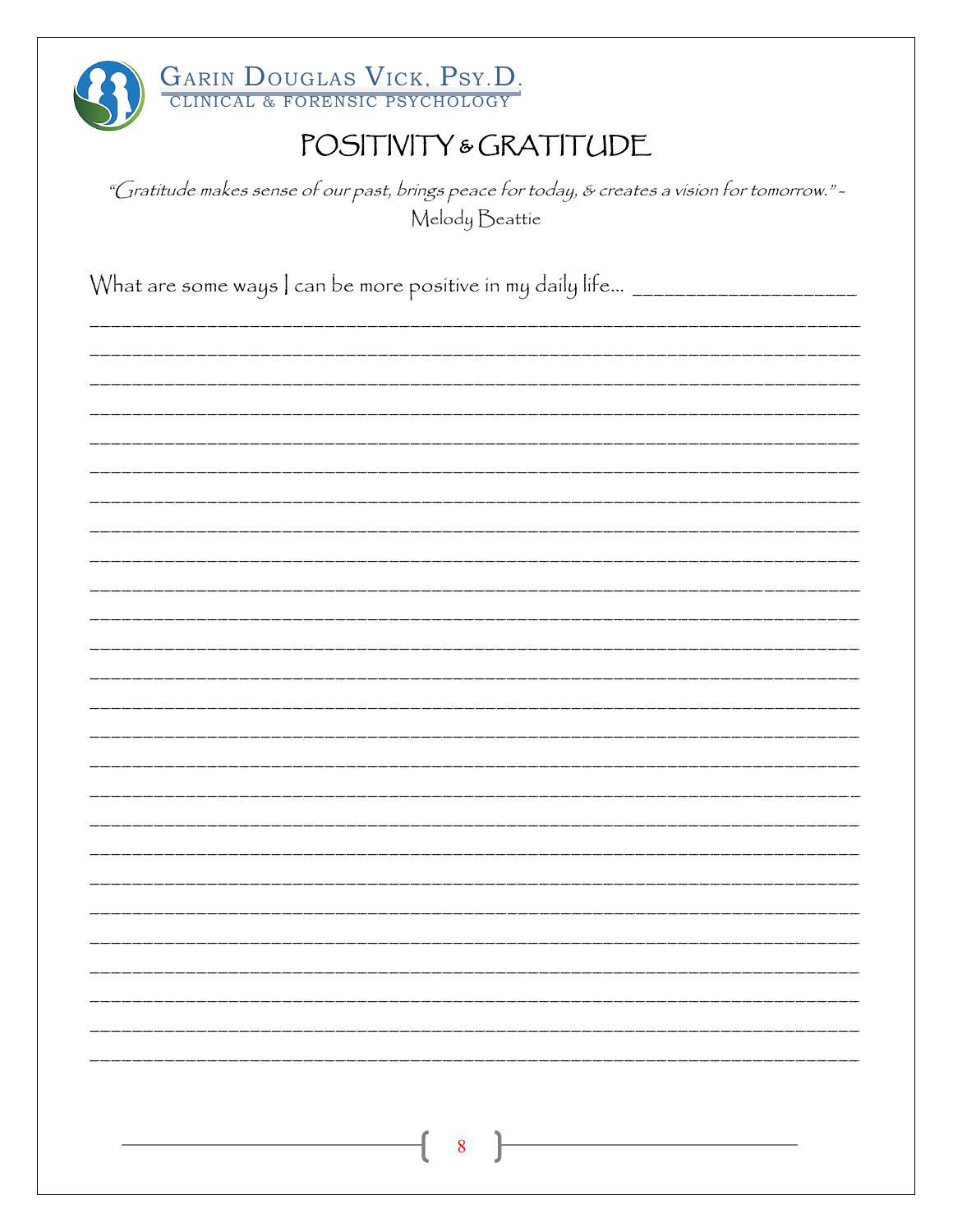

## POSITIVITY & GRATITUDE

"When you are grateful, fear disappears and abundance appear."-Tony Robbins

Who is the one friend | can always rely on? Write down what they mean to you...\_\_\_\_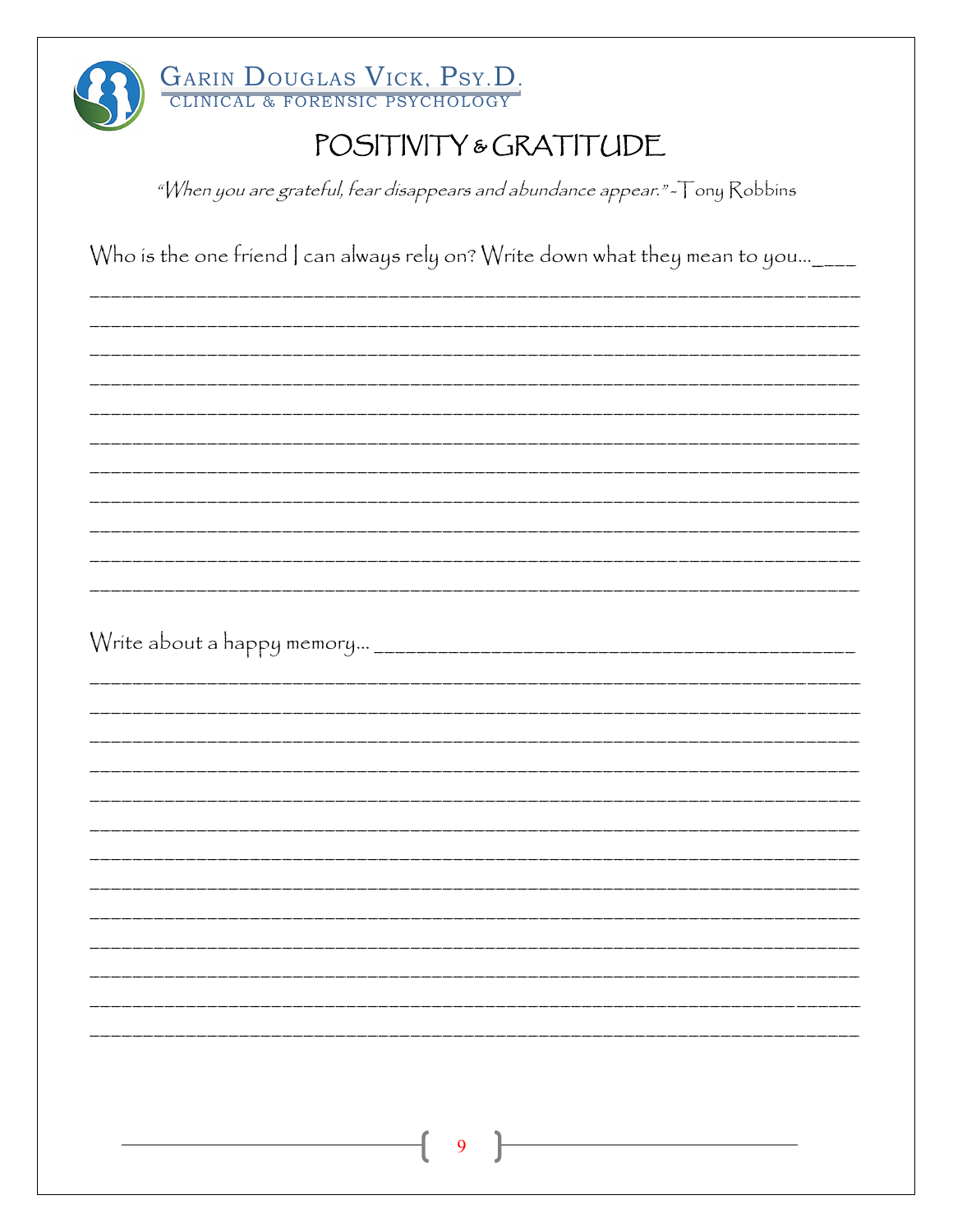| GARIN DOUGLAS VICK, PSY.D.                                                              |
|-----------------------------------------------------------------------------------------|
| POSITIVITY & GRATITUDE                                                                  |
| "Too many of us are not living our dreams because we are living our fears." - Les Brown |
|                                                                                         |
|                                                                                         |
|                                                                                         |
|                                                                                         |
|                                                                                         |
|                                                                                         |
|                                                                                         |
|                                                                                         |
|                                                                                         |
|                                                                                         |
|                                                                                         |
|                                                                                         |
|                                                                                         |
| Write about three things you are grateful for today                                     |
| $\left(1\right)$                                                                        |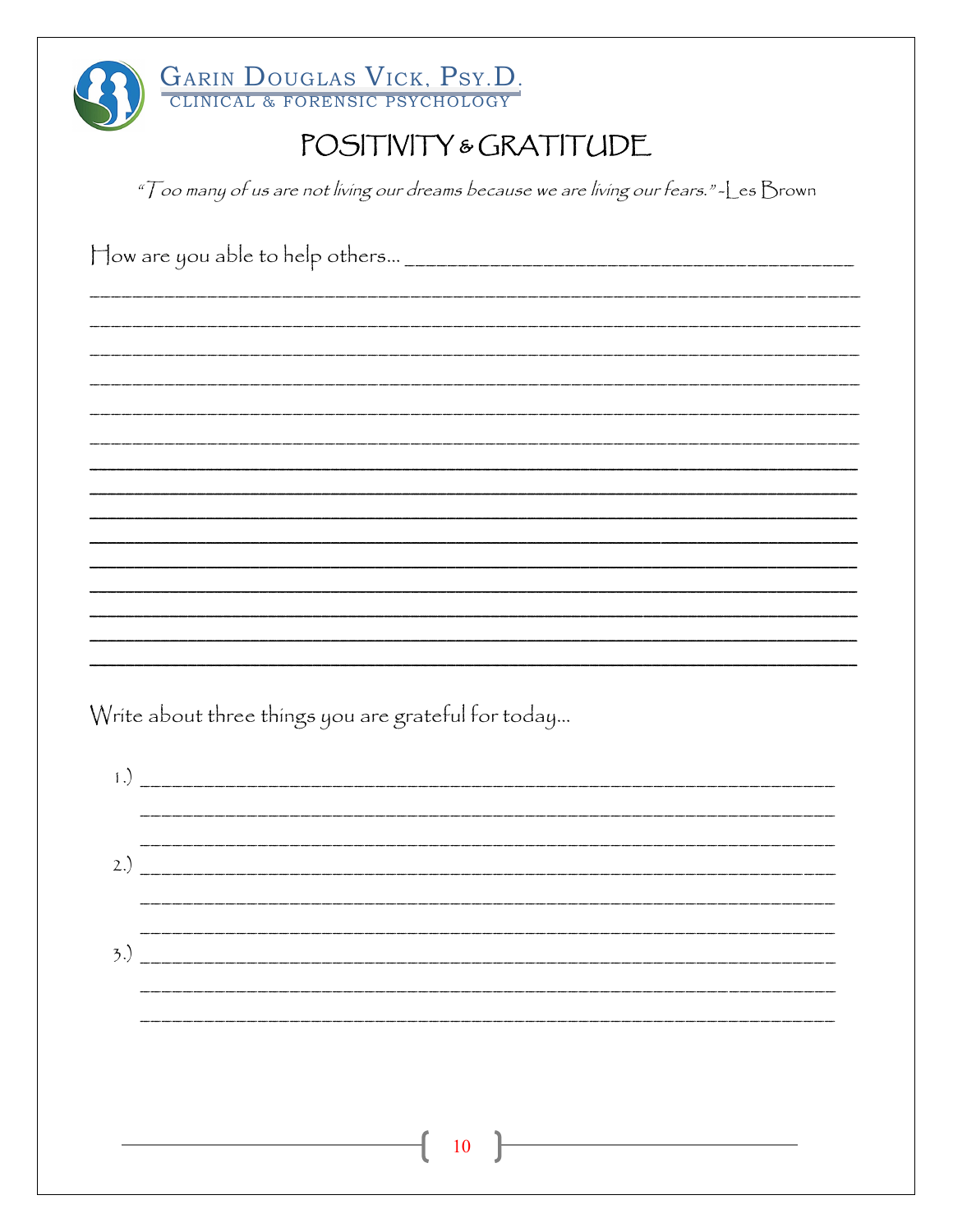

### POSITIVITY & GRATITUDE

"He is a wise man who does not grieve for things which he has not, but rejoices for those which he has." - Epictetus

List 10 places you are grateful exist and why...

| $\binom{1}{1}$ |  |
|----------------|--|
| 2.)            |  |
|                |  |
| 4.)            |  |
| 5.)            |  |
| 6.)            |  |
|                |  |
| 8.)            |  |
| 9.)            |  |
| 10.)           |  |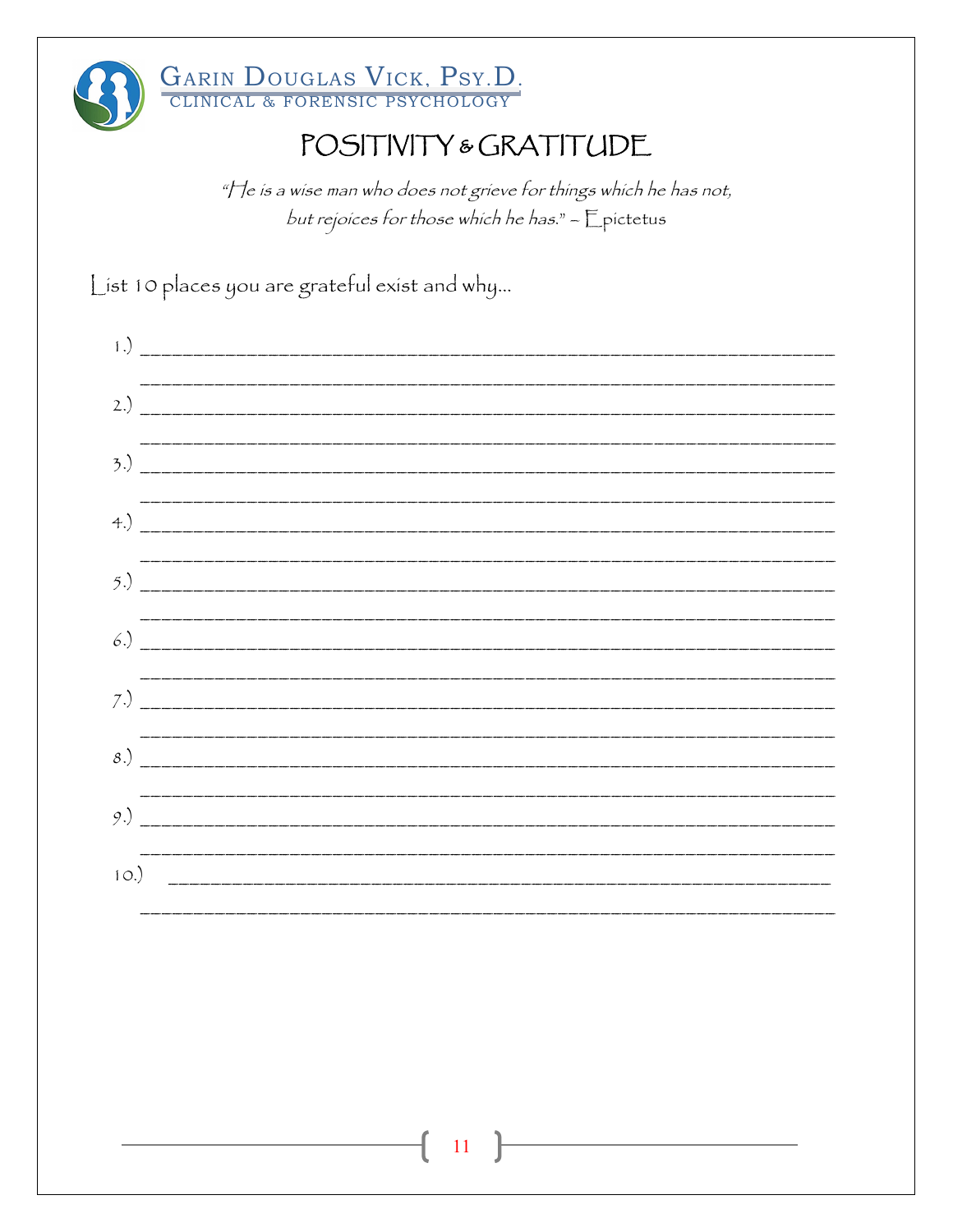

## POSITIVITY & GRATITUDE

"Learning the art of expressing gratitude will force you to focus on the positive" - Jim Rohn

List 5 objects in your life you're grateful to have and why....

| 2.) |  |  |  |
|-----|--|--|--|
|     |  |  |  |
|     |  |  |  |
|     |  |  |  |
|     |  |  |  |
|     |  |  |  |
|     |  |  |  |
|     |  |  |  |
|     |  |  |  |
|     |  |  |  |
|     |  |  |  |
|     |  |  |  |